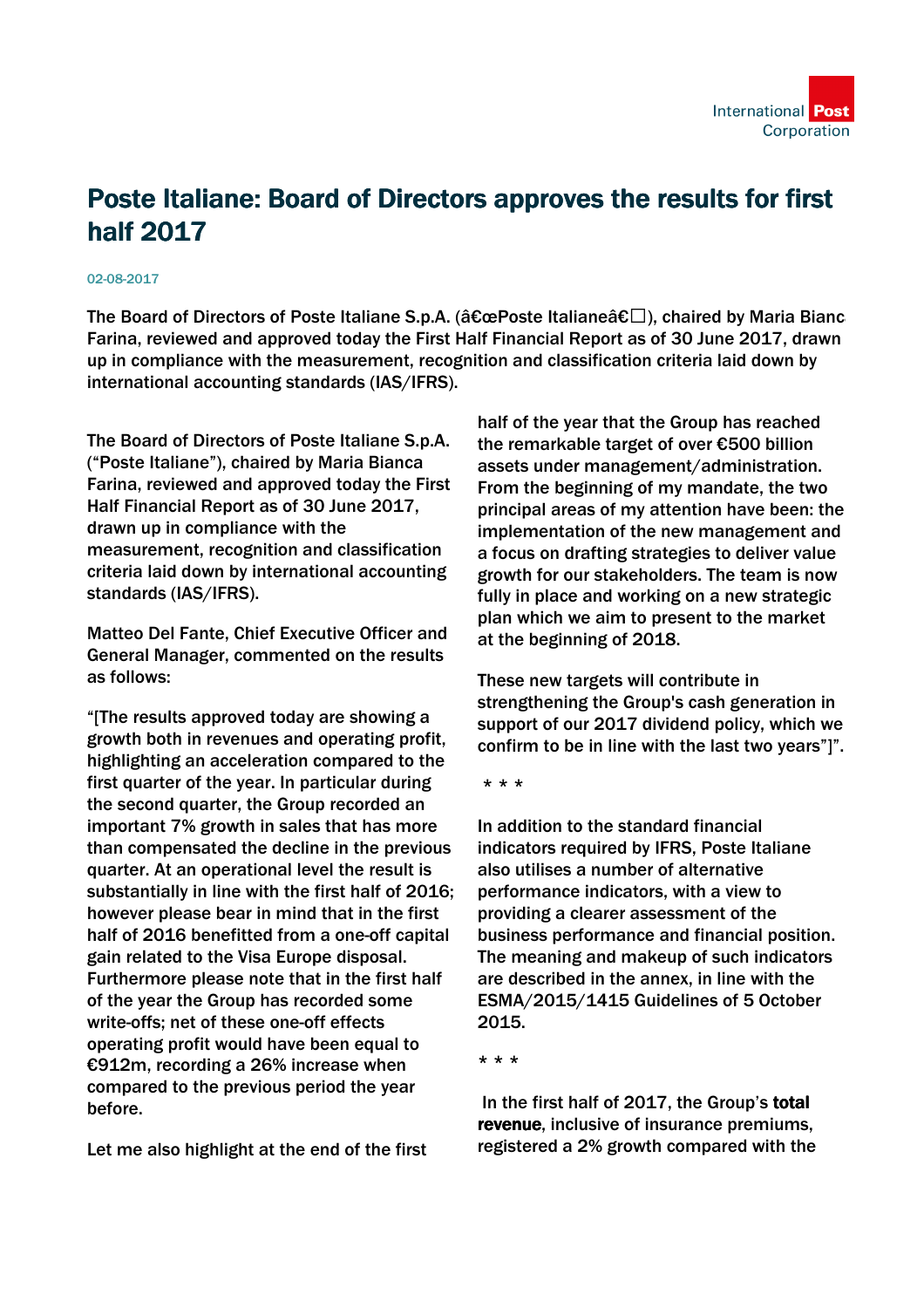same period of the previous year, rising to  $\epsilon$ 18 billion. The Insurance Services and Asset Management segment, in a market that has seen a sharp contraction in insurance premiums, contributed € 13.3 billion of total revenues, an increase of 3.3%. Financial Services rseults were stable, recording revenues of  $\epsilon$  2.8 billion (+0.4%) while Postal and Business Services revenues fell to € 1,812 million (-3.8%), impacted by the steady fall in volumes. Revenues for the Express Delivery, Logistics and Parcels segment grew to € 342 million, up 8.9% compared with the same period of the previous year.

Operating profit for the first half of the year, of € 847 million, is substantially in line with that of the first half of 2016 (€ 843 million). The smaller contribution from Financial Services and the relatively stable result in Postal and Business Services were offset by the positive contribution from the Insurance Services and Asset Management segment.

Net profits, of  $\epsilon$  510 million, fell from the  $\epsilon$ 565 million in the same period of the previous year, due to the higher financial charges linked to the write-down, for  $\epsilon$  82 million before tax, of the Contingent Convertible Notes subscribed by Poste Italiane in December 2014 and issued by Midco SpA, the company which holds 51% of Alitalia SAI SpA.

The group net financial position presents a surplus of  $\epsilon$  4.3 billion compared with  $\epsilon$  6.2 billion at 31 December 2016. The variation in the six months reflects, among other things, the contraction of the fair value reserve of the available-for-sale financial instruments by € 1.2 billion, payment of € 222 million for the stake in FSIA Investimenti Srl and the distribution of dividends for € 509 million. Cash generated by non-financial operations was € 480 million.

The net industrial financial position shows a

surplus of € 54 million.

Capital expenditure for the period, before disposals, comes to  $\epsilon$  182 million and is primarily related to the digitalisation of telecommunication networks and to property renovation and restructuring.

During the first six months of 2017, the client assets under

management/administration rose to € 500 billion, up 1.4% from € 493 billion at 31 December 2016. This was attributable mainly to growth in BancoPosta direct deposits to current accounts (+5 $\epsilon$  billion) and in the technical provisions of the Life insurance segment.

As regards the distribution networks, the process of modernisation and digitalisation of post offices continued in H1 2017 with the roll-out of wi-fi connectivity in 3,926 post offices from the start of the project as well as the installation of a "new queue management" system, now present in 2,414 offices. These initiatives continue to further improve the quality of customer services, including the opening of 27 multilingual offices across the country (4 of which in 2017) to simplify access to the Group's services for "new Italians".

## POSTAL AND BUSINESS SERVICES

Market revenues of  $\epsilon$  1.8 billion, down -3.8%  $(E 1.9$  million) Total revenues amount to € 4.27 billion (inclusive of € 2.5 billion in captive revenue, mainly due to distribution services), down -1.4% compared with the same period of 2016 ( $\epsilon$  4.32 billion). The fall in market revenues from mail volumes (-6.7% compared with the first half of 2016), is linked to the expected drop in the volume of postal products (-9.6%), though smaller than the 2016 trend compared with the same period of 2015 (-10.3%).